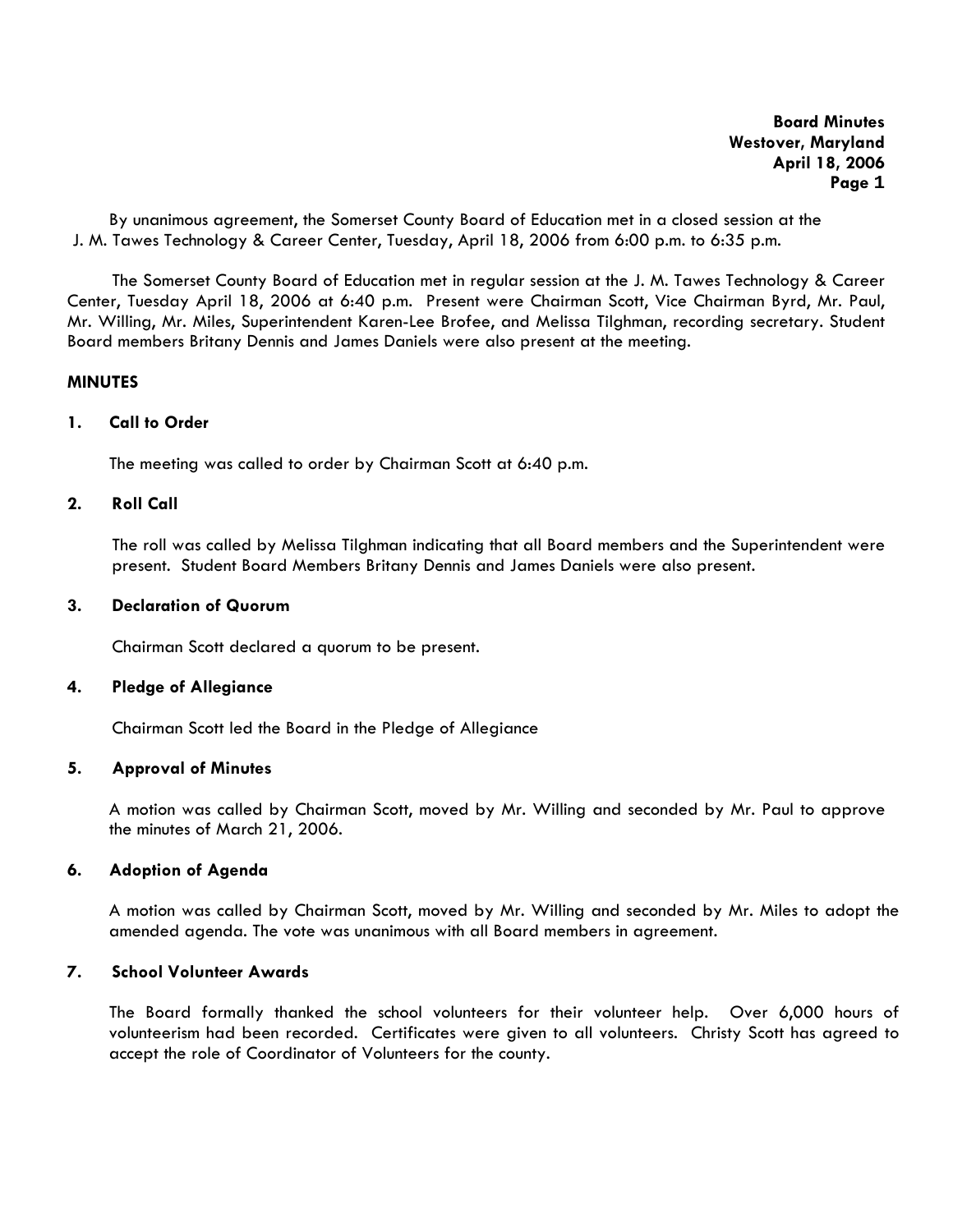### **8. Somerset 6/7 Intermediate Bid Proposal**

A motion was called by Chairman Scott, moved by Mr. Paul and seconded by Mr. Willing to approve Mr. Daugherty's submitted Somerset 6/7 Bid proposal. All Board members agreed. The Board was informed that the commissioners had approved the capital budget. Mr. Daugherty also informed the Board that the SPN will call in Bid Contractors to sign contracts.

# **9. Public Participation**

Billie Chandler, spoke to the Board concerning the lack of summer programs for IEP students. Chairman Scott thanked her for her concerns. Dr. Brofee will schedule a meeting to talk to her about this issue.

# **10. Student Board Members Report**

Chairman Scott introduced the new student board member, James Daniels. Mr. Daniels did an excellent job and provided an extensive and detailed informational report. Student Board member Britany Dennis also provided a thorough and excellent report. Chairman Scott thanked both for their reports.

### **11. Somerset 6/7 Intermediate**

Lisa Hopkins reported that the school year has been successful and students' and teachers' attitudes have improved showing an increase in student achievement. Ms. Hopkins also showed a presentation on the North Bay 6th grade trip. The purpose of this trip was to teach children about the environment, eco-systems and also how to build positive and strong character. A parallel was made between natural "filters" and human "filters". Students learned to "filter out" negative response energy and assume positive attitudes. The overall trip was a great success.

## **12. JROTC ""Boot Camp" Graduates**

Sergeant Choate reported on the success of the JROTC program. Cadets had completed "Boot Camp" with several students obtaining special awards. Chairman Scott thanked Sergeant Choate and his cadets as well as commending them for a job well done at the Fruitland parade.

### **13. 2007 Budget Approval**

A motion was called for by Chairman Scott, moved by Mr. Paul and seconded by Mr. Miles to approve the 2007 Operating Budget. The vote was unanimous.

Upon recommendation of Dr. Brofee, Mr. Willing moved and Vice Chairman Byrd seconded to approve the 2007 Capital Budget.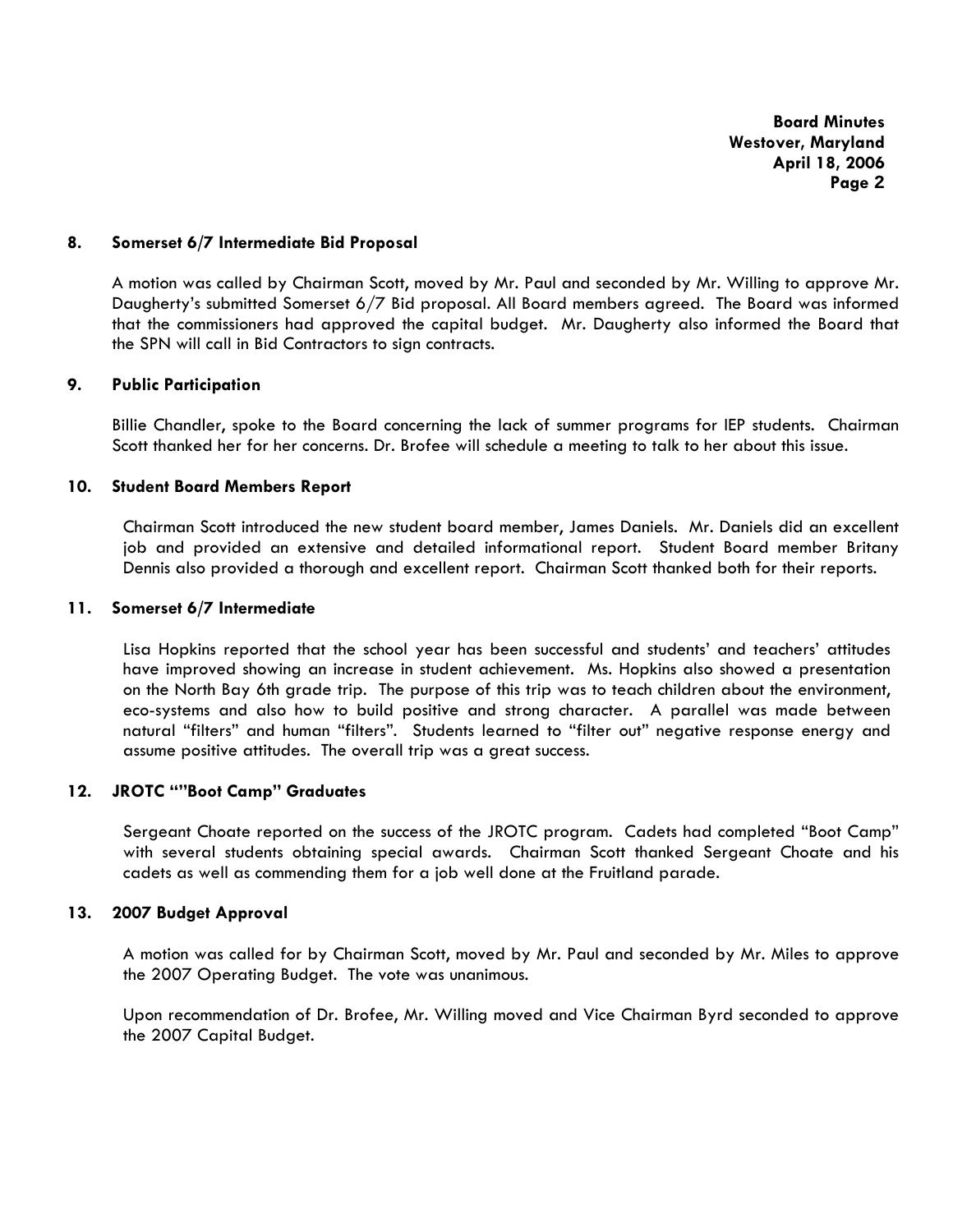#### **New Business**

### **Woodson Change Order Request**

A motion was called by Chairman Scott, moved by Mr. Willing and seconded by Mr. Paul to approve Woodson Changer Order request #35. This request was for the relocation of the kitchen column. All board members were in agreement.

#### **Washington High Athletic Storage Bid Approval**

Mr. Daugherty's Storage Bid approval request was tabled until the May 16, 2006 Board meeting.

### **Approval of Bus Contractor**

Upon the recommendation of Mr. Daugherty, Mr. Miles moved and Vice Chairman Byrd seconded to approve Duane Terrell as a substitute bus driver. Mr. Terrell will replace William Handy who declined the route.

### **Policies**

#### **Athletic Policy #500-20**

The consensus of the Board concerning the Athletic Policy #500-20 was to re-evaluate and revise after talking to the Athletic Directors/Instructors.

#### **Cell Phone Policy #600-31**

Dr. Brofee shared with the Board, the teachers and students frustration with cell phone use in the classroom. A letter has been sent home to all parents notifying them of the cell phone rules. Board members agreed that if these rules are not followed cell phone use will be abolished.

#### **Wellness Policy #600-3.3**

Upon recommendation of Mr. Turner, the Board will review policy 600.3.3 for approval at next month's board meeting.

# **Human Resources**

Mr. Willing moved and Mr. Miles seconded to approve the amended Human Resources report presented by Mr. Lawson.

Mr. Lawson informed the Board of the Out of County Travel trips for the months of April and May.